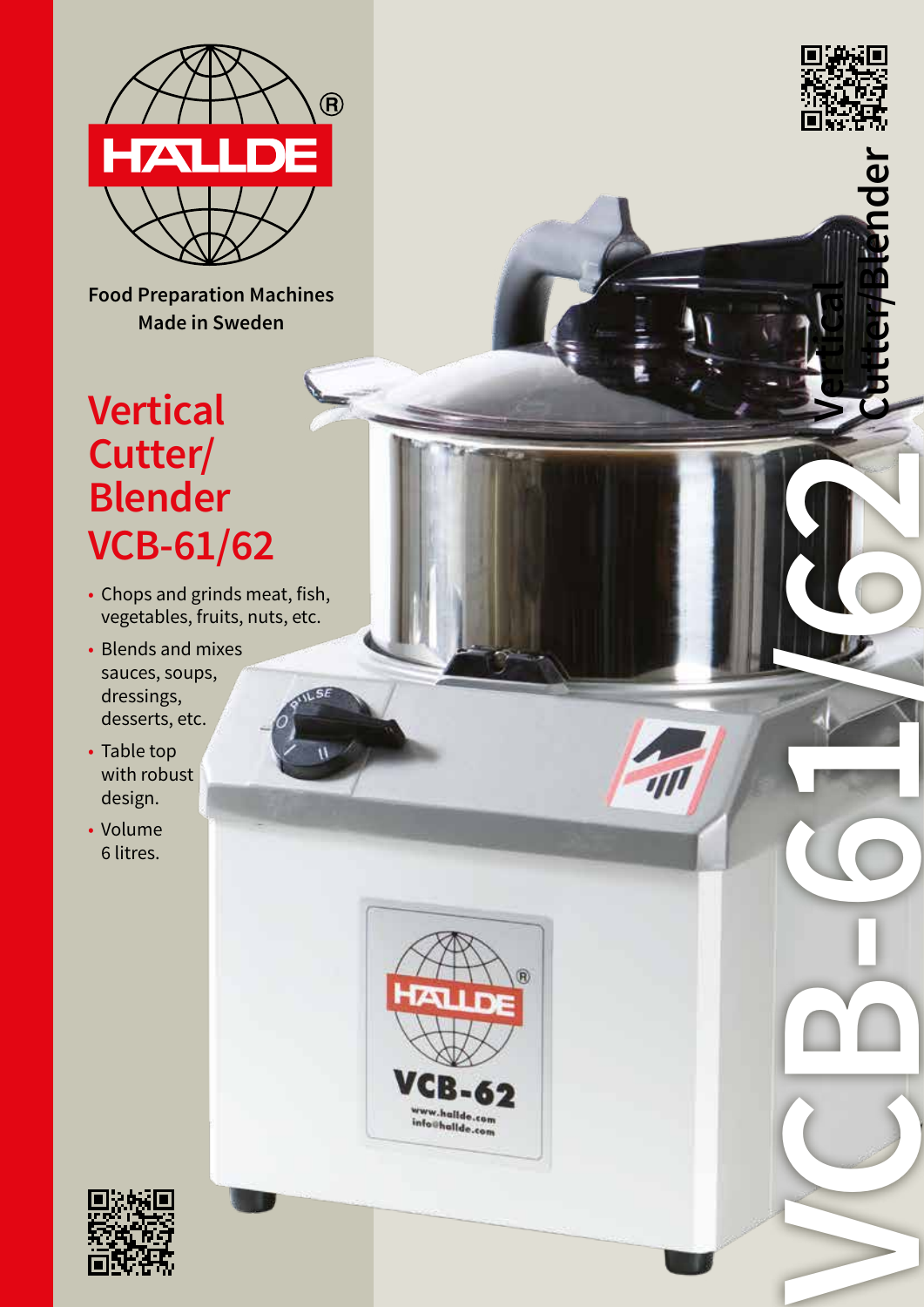#### **Powerful machine for the pros**

HALLDE's VCB is the industry's primary vertical cutter/blender. Its unique functions for quick preparation and its robust quality make it ideal for all professional kitchens from private restaurants to public sector catering operations.

#### **High capacity with smart lid**

The six litre bowl has a tightly sealing lid and an extra high centre tube. This increases the net volume for liquid ingredients to 4.3 litres. The lid has a 5 cm wide feed tube for filling while the machine is running.

#### **Adapted speeds**

You can run the VCB-62 at two speeds; 1.500 rpm for gentle preparation and better control when chopping, and 3.000 rpm for rapid mixing or blending of sauces or minced meats. The VCB-61 has the lower speed. The VCB also has a direct action pulse function. This pulse function provides direct access to 1.500 rpm without any irritating time delays.

#### **User friendly ergonomics**

You control the machine using one knob instead of several buttons. The knob is located on the left hand side allowing your right hand to remain free for filling. The knob is at a convenient height to ensure an ergonomic working posture.

#### **Only the best material**

The machine base is manufactured of robust metal. The bowl is stainless steel. The lid and scrapers are strong Tritan. The knife attachment is of high-quality aluminium and the knives are stainless steel.

#### **Developed for the best hygiene**

The VCB is manufactured solely from hygiene certified material. The machine has smooth surfaces, rounded edges and has no unnecessary recesses where food might penetrate and get stuck. The machine base has a drainage hole to prevent water accumulating on the top. For rapid cleaning, all loose components are easy to remove making the machine easy to rinse. You can wash all removed components in the dishwasher.

#### **Exemplary safety features**

The VCB has three individual safety switches. You can only start the machine if the bowl, lid and safety arm have been correctly fitted. The VCB has a mechanical motor brake, which means the knife stops rotating immediately when you switch off the machine. As the motor brake is mechanical, it also works in the event of electrical faults or power failures.







#### **Highest operational reliability**

VCB's powerful motor has a high torque during start-up and when in service, and powers the direct-driven cutter. No belts or intermediate connections. This makes the VCB an exceptionally reliable machine – irrespective of the foods you are working with.

 The motor has a mechanical brake that means the motor and thereby the knife unit stops rotating immediately when the safety arm is removed. VCB's motor also has thermal protection that stops the motor from overheating.



#### **Unique knife unit**

The VCB knife unit is totally unique and has a patented design. Instead of the customary two knives, this vertical cutter has four. The two large knives cut the ingredients while the two small turning knives push the ingredients down onto the cutting knives and turn them. This cuts preparation time considerably and ensures more even results. The cutting knives are serrated in order to maintain their sharpness longer.

When you prepare food in a vertical cutter there is a risk of heat due to friction from the knives. The shape of the knife unit helps minimize this effect.

#### **Patented scraper**

The VCB has a scraper system designed to prevent food getting stuck on the inside and the lid of the bowl, where the knives are unable to reach. The scraper arms keep the lid and the inside of the bowl clean. At the same time they move the ingredients back towards the knives.

VCB's scraper system has four arms. It is a paten ted function that means that the rotation of the ingredients in the bowl is effectively stopped and they are moved back towards the knives. This accelerates the preparation time significantly and reduces heat release in the bowl.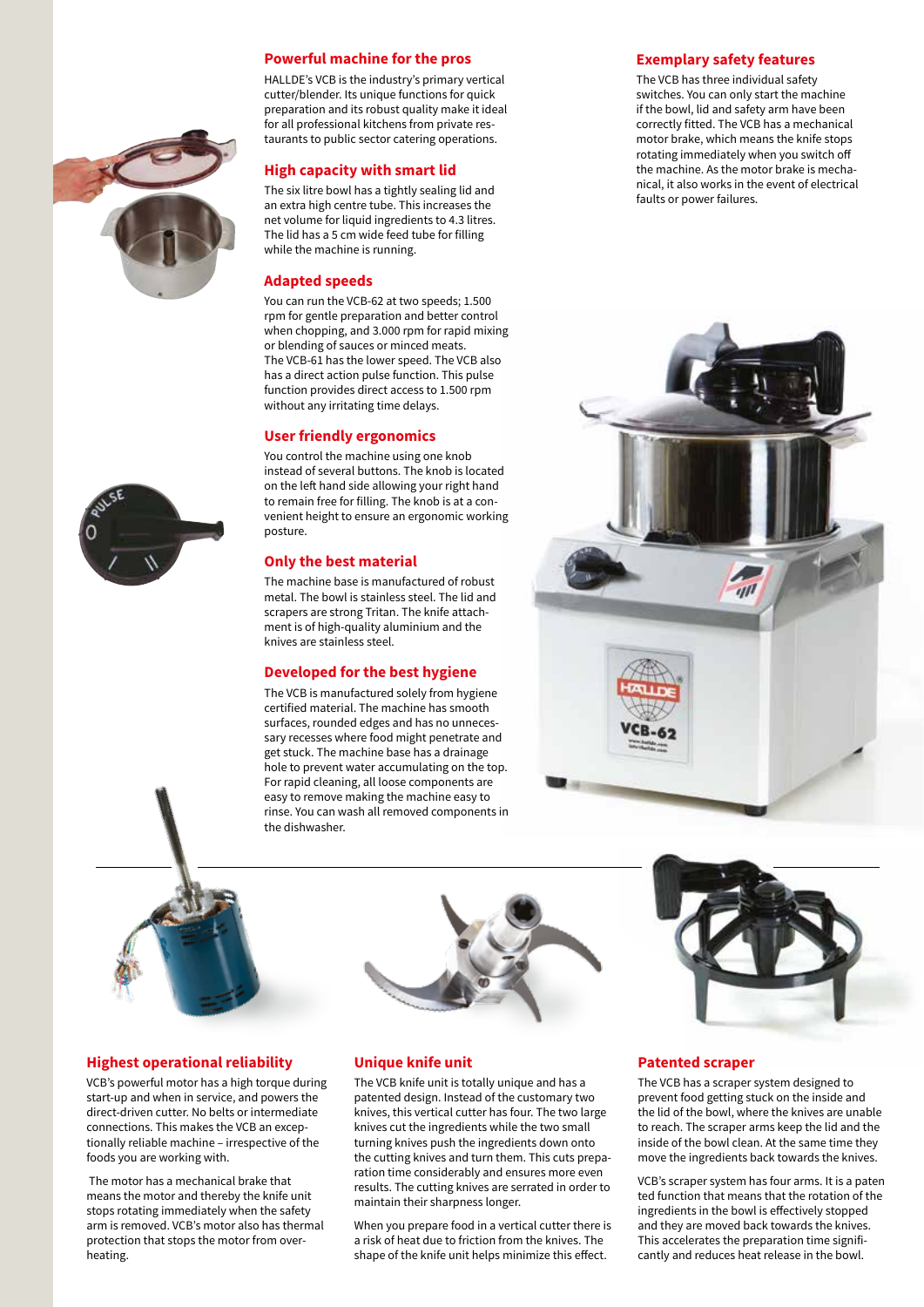

### **Perfect and even results every time**

We can confidently claim that VCB's results are the best you can achieve from a vertical cutter. The reason for this is the way in which the bowl, scraper and knife unit work together.

- 1. When the knife unit rotates, the large cutting knives cut up the ingredients while pressing them forwards and out towards the side of the bowl.
- 2. When the ingredients reach the edge of the bowl, their rotation is stopped and the four scraper arms throw them back towards the knives.
- 3. While the scraper keeps the ingredients away from the inside of the bowl, the hexagonal shape of the knife unit forces the ingredients to bounce away from the middle.
- 4. The smaller turning knives, which are unique to VCB, presses the ingredients down towards the cutting knives and turns them around ensuring the entire contents of the bowl are prepared equally and you get a more even result.

These functions allow you to shorten preparation time significantly and thereby reduce the heat release that may arise in the bowl.



# Take a look at the results- and inspiration videos at our homepage, hallde.com  $\blacktriangleright$







**Minced meat Almond Soup/Sauce Parsley**





**Mayonnaise Dressing Purée Onion**







**Fish mousse Dessert Parmesan cheese Chocolate**















**Herb oil Aromatic butter Pâté Thickening/Batter**